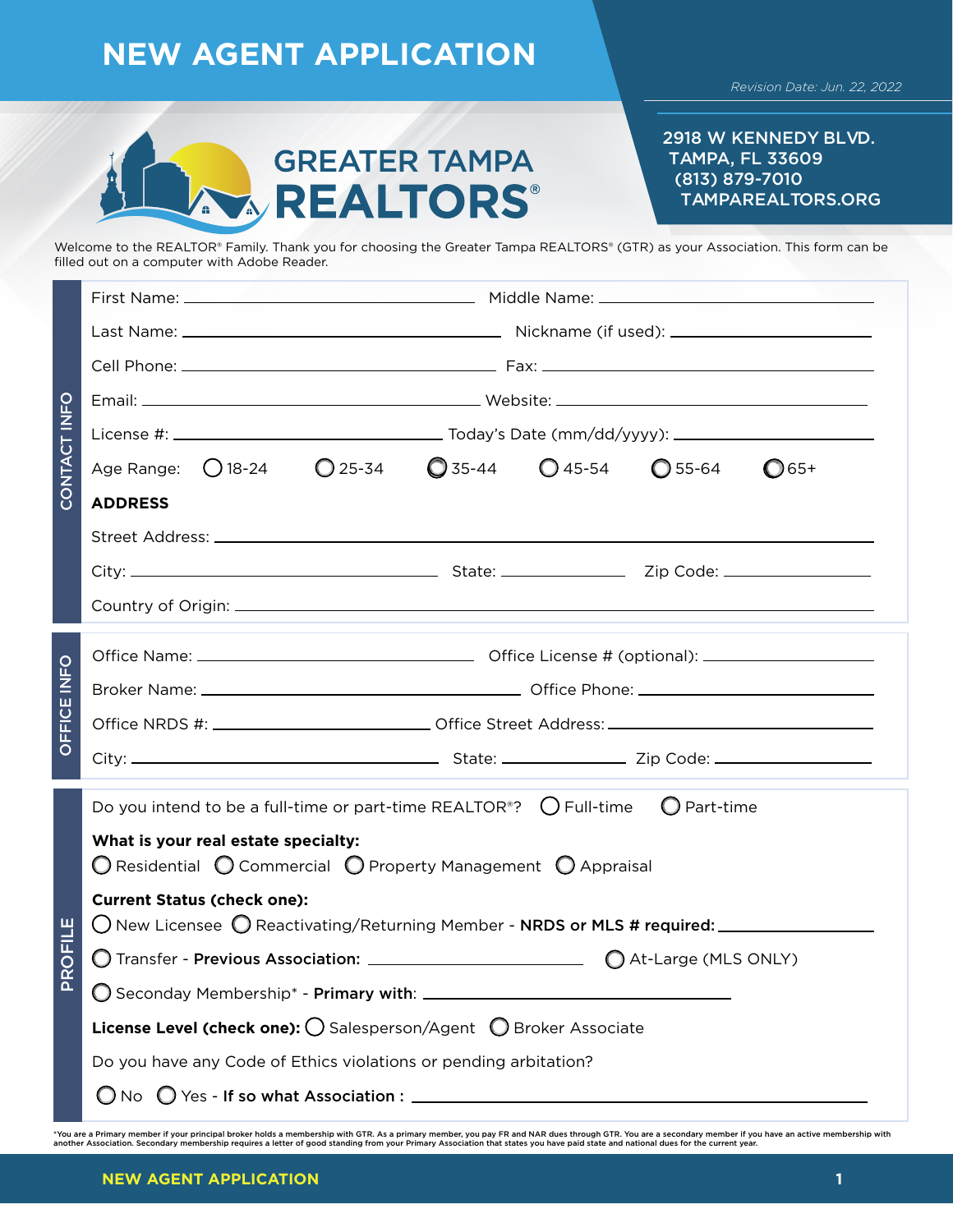## **GREATER TAMPA REALTORS**

## **MEMBERSHIP AGREEMENT**

**REALTOR<sup>®</sup> Membership Agreement:** I hereby apply for REALTOR<sup>®</sup> membership in the Greater Tampa REALTORS®. My dues and application fee will be returned to me in the event of non-election. In the event of my election, I agree to abide by the Code of Ethics of the National Association of REALTORS® (NAR), which includes the duty to arbitrate, and the Constitution, Bylaws and Rules and Regulations of the above named Greater Tampa REALTORS® (GTR), the State Association (Florida REALTORS®), and National Association, and if required, I further agree to satisfactorily complete a reasonable and non-discriminatory written examination on such Code, Constitutions, Bylaws and Rules and Regulations. I understand membership brings certain privileges and obligations that require compliance. Membership is final only upon approval by the Board of Directors and may be revoked should completion of requirements, such as orientation, not be completed within the time-frame established in the Association's Bylaws. **I understand that I will** be granted provisional membership upon submission and processing of a completed application form and remittance of applicable dues and application fee, and that my application is subject to review by the Board of Directors. I further understand that if I fail to attend the mandatory orientation within sixty (60) days, my membership will be terminated, at which time I will be given notice of the termination of my provisional membership. The application fee is non-refundable. I understand that I will be required to complete periodic Code of Ethics training as specified in the Association's Bylaws as a condition of membership.

I understand that by providing my email address(es), telephone number(s), and fax number(s), I consent to receive communications sent from the Greater Tampa REALTORS®, Florida REALTORS®, and/or the National Association of REALTORS® via email, telephone, messaging, or facsimile at those numbers/locations

**NOTE:** Applicant acknowledges that if accepted as a member and he/she subsequently resigns from the Association or otherwise causes membership to terminate with an ethics complaint pending, the Board of Directors may condition renewal of membership upon applicant's certification that he/she will submit to the pending ethics proceeding and will abide by the decision of the hearing panel. If applicant resigns or otherwise causes membership to terminate, the duty to submit arbitration continues in effect even after membership lapses or is terminated, provided the dispute arose while applicant was a REALTOR®. Membership dues are prorated and will vary based on the DBPR license affiliation date with broker.

#### Please sign to acknowledge your agreement:

Signature: Date: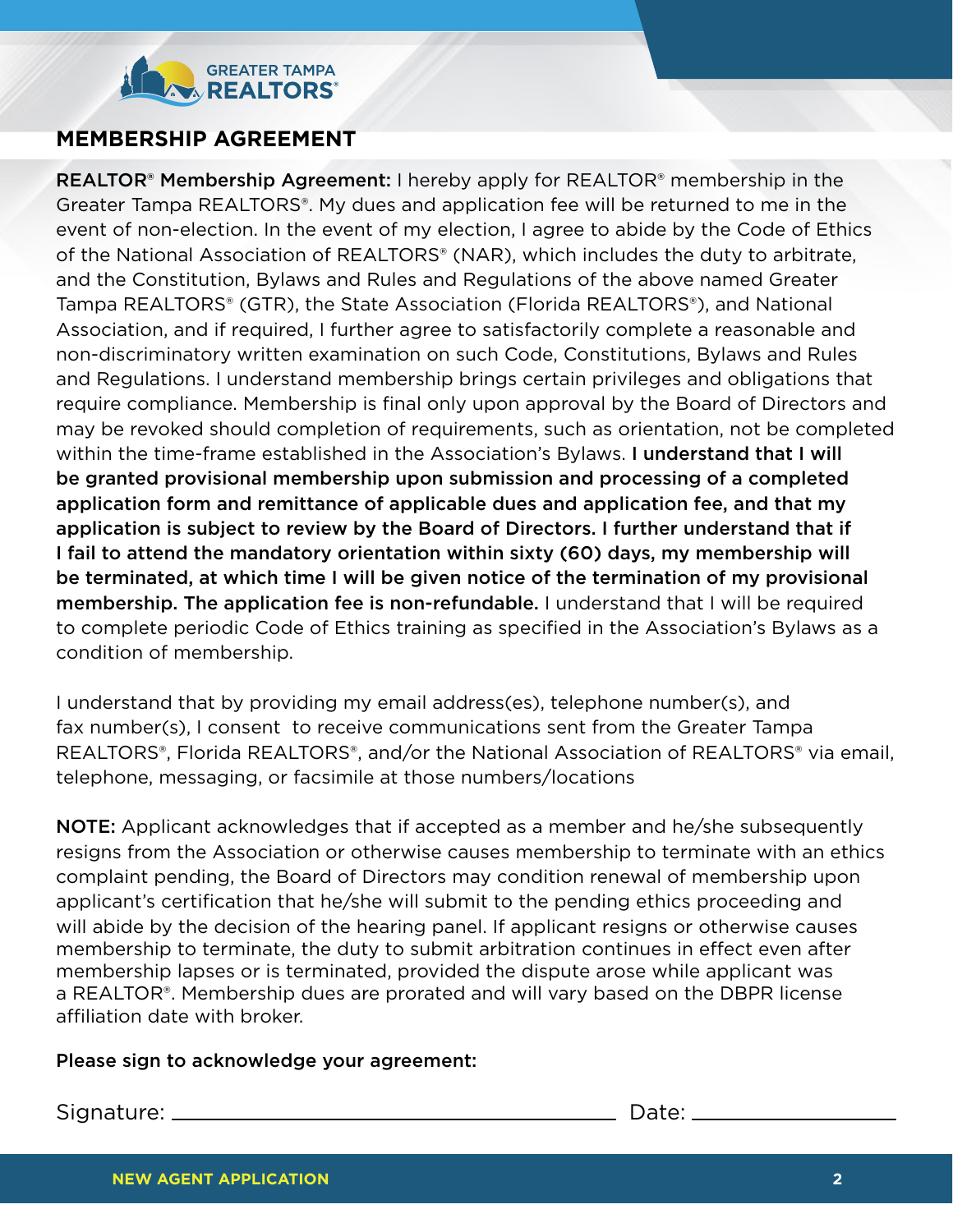| <b>GREATER TAMPA</b> |
|----------------------|
| <b>AN REALTORS</b>   |

| ഗ<br>п<br>$\overline{a}$<br>$\frac{\mathbf{a}}{\mathbf{I}}$<br><u>რ</u><br>ჩ<br>ш<br>EMBI<br>Σ | <b>JOIN</b><br><b>MONTH</b>                   | <b>JAN</b> | <b>FEB</b> | <b>MAR</b> | <b>APR</b> | <b>MAY</b> | <b>JUNE</b> | <b>JULY</b> | <b>AUG</b> | <b>SEPT</b> | <b>OCT</b> | <b>NOV</b> | <b>DEC</b> |
|------------------------------------------------------------------------------------------------|-----------------------------------------------|------------|------------|------------|------------|------------|-------------|-------------|------------|-------------|------------|------------|------------|
|                                                                                                | <b>APPLICATION FEE</b>                        | \$175.00   | \$175.00   | \$175.00   | \$175.00   | \$175.00   | \$175.00    | \$175.00    | \$175.00   | \$175.00    | \$175.00   | \$175.00   | \$175.00   |
|                                                                                                | <b>LOCAL DUES</b><br>(GTR)                    | \$120.00   | \$110.00   | \$100.00   | \$90.00    | \$80.00    | \$70.00     | \$60.00     | \$50.00    | \$40.00     | \$150.00*  | \$140.00*  | \$130.00*  |
|                                                                                                | <b>STATE DUES</b><br>(FR)                     | \$116.00   | \$106.33   | \$96.67    | \$87.00    | \$77.33    | \$67.67     | \$58.00     | \$48.33    | \$38.67     | \$145.00*  | \$135.33*  | \$125.67*  |
|                                                                                                | <b>STATE</b><br><b>ADVOCACY DUES</b><br>(FR)  | \$30.00    | \$30.00    | \$30.00    | \$30.00    | \$30.00    | \$30.00     | \$30.00     | \$30.00    | \$30.00     | \$60.00*   | \$60.00*   | \$60.00*   |
|                                                                                                | <b>STATE</b><br><b>PROCESSING FEE</b><br>(FR) | \$30.00    | \$30.00    | \$30.00    | \$30.00    | \$30.00    | \$30.00     | \$30.00     | \$30.00    | \$30.00     | \$30.00    | \$30.00    | \$30.00    |
|                                                                                                | <b>NATIONAL DUES</b><br>(NAR)                 | \$150.00   | \$137.50   | \$125.00   | \$112.50   | \$100.00   | \$87.50     | \$75.00     | \$62.50    | \$50.00     | \$187.50*  | \$175.00*  | $$162.50*$ |
|                                                                                                | <b>NAR PUBLIC</b><br><b>AWARENESS</b>         | \$35.00    | \$35.00    | \$35.00    | \$35.00    | \$35.00    | \$35.00     | \$35.00     | \$35.00    | \$35.00     | \$80.00*   | \$80.00*   | \$80.00*   |
|                                                                                                | <b>STELLAR MLS</b><br><b>FEE</b>              | \$156.25   | \$125.00   | \$93.75    | \$437.50   | \$406.25   | \$375.00    | \$343.75    | \$312.50   | \$281.25    | \$250.00   | \$218.75   | \$187.50   |
|                                                                                                | <b>STELLAR MLS</b><br><b>APP FEE</b>          | \$125.00   | \$125.00   | \$125.00   | \$125.00   | \$125.00   | \$125.00    | \$125.00    | \$125.00   | \$125.00    | \$125.00   | \$125.00   | \$125.00   |
|                                                                                                | <b>LSC FEE</b>                                | \$35.00    | \$28.00    | \$21.00    | \$98.00    | \$91.00    | \$84.00     | \$77.00     | \$70.00    | \$63.00     | \$56.00    | \$49.00    | \$42.00    |
|                                                                                                | <b>RPAC</b><br>(VOLUNTARY)                    | \$99.00    | \$99.00    | \$99.00    | \$99.00    | \$99.00    | \$99.00     | \$99.00     | \$99.00    | \$99.00     | \$99.00    | \$99.00    | \$99.00    |
|                                                                                                | <b>TOTAL</b><br>(WITH VOLUNTARY)              | \$1,071.25 | \$1,000.83 | \$930.42   | \$1,319.00 | \$1,248.58 | \$1,178.17  | \$1,107.75  | \$1,037.33 | \$966.92    | \$1,357.50 | \$1,287.08 | \$1,216.67 |

*\*2022 prorated dues + 2023 dues*

I hereby certify that the foregoing information furnished by me is true and correct, and I agree that failure to provide complete and accurate information as requested, or any misstatement of fact, shall be grounds for revocation of my membership if granted. I further agree that, if accepted for membership in the Association, I shall pay the fees and dues as from time to time established. NOTE: Payments to the Greater Tampa REALTORS® are not deductible as charitable contributions. Such payments may, however, be deductible as an ordinary and necessary business expense. NO REFUNDS

REALTORS® Political Action Committee - Contributions are not deductible for federal income tax purposes. Contributions are voluntary and will be used for political purposes. Contributions are not a condition of membership in the Association and a member may refuse to contribute without reprisal. Seventy percent of each contribution is provided to the Florida REALTORS® PAC in Florida to support state and local candidates and state and local issues. The balance is sent to the National Association of REALTORS® Political Action Committee and will be charged against your contribution limits prescribed by 52 U.S.C 301106, except when donations are made from corporate funds or are designated cases in which case the balance is provided to the National Association of REALTORS® Political Advocacy Fund for use for federal political purpose.

Based on your membership status, GTR collects dues for National and State REALTORS® associations *(GTR Membership Billing Year Jan. to Dec.).* As a new member, your Stellar MLS dues will be included on your new member application invoice. Stellar MLS will collect all future dues from you directly *(MLS Billing Year June 1 to May 31).*

By signing application I consent that the REALTOR® Associations (local, state, national) and their subsidiaries, if any (e.g., MLS, Foundation) may contact me at the specified address, telephone numbers, fax numbers, email address or other means of communication available. This consent applies to changes in contact information that may be provided by me to the Association(s) in the future. This consent recognizes that certain state and federal laws may place limits on communications that I am waiving to receive all communications as part of my membership. By signing this application I am acknowledging that no refunds will be provided for REALTOR® or MLS dues.

Signature: Date:

DISCLAIMER

AIMER